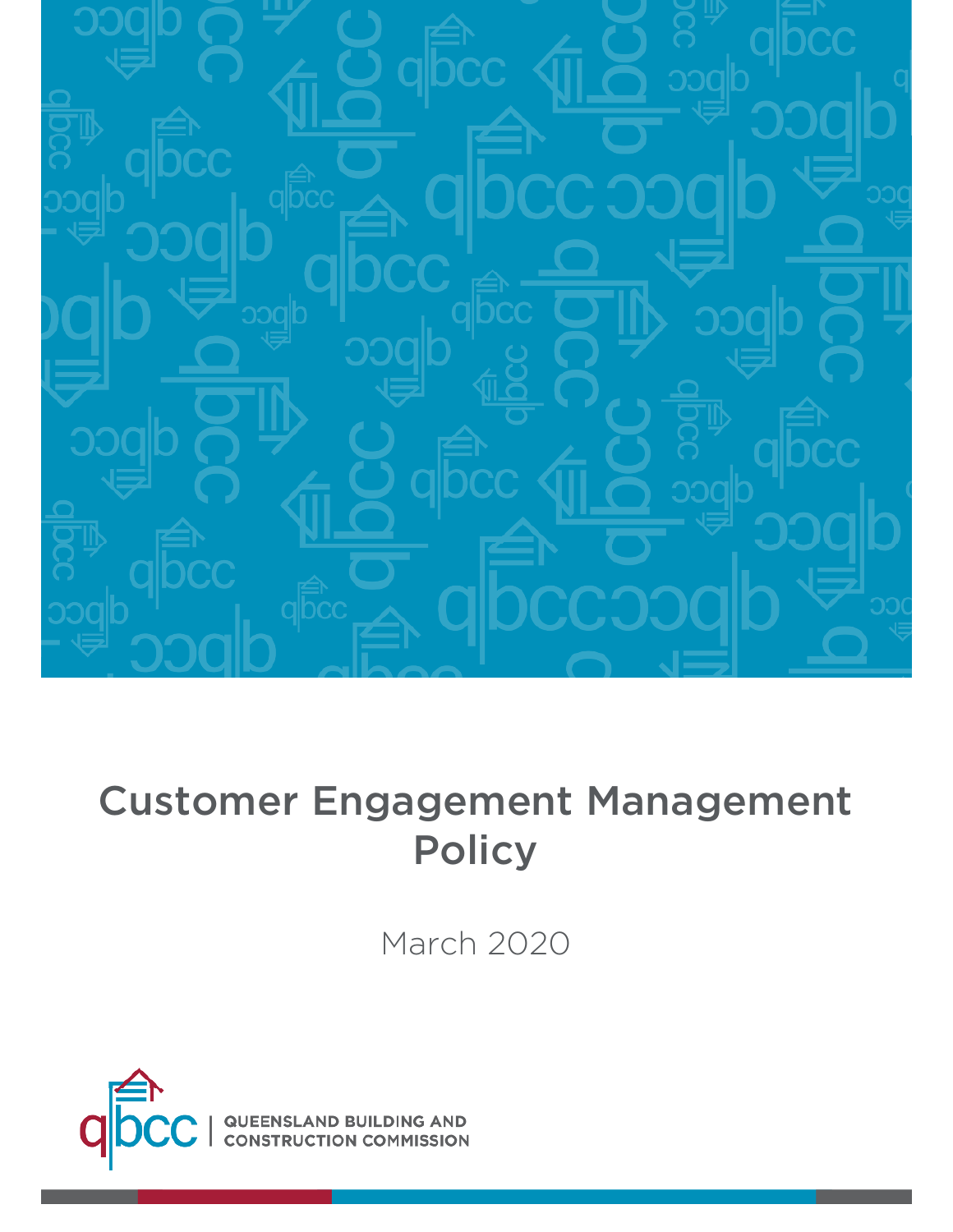## Contents

**Contract Contract**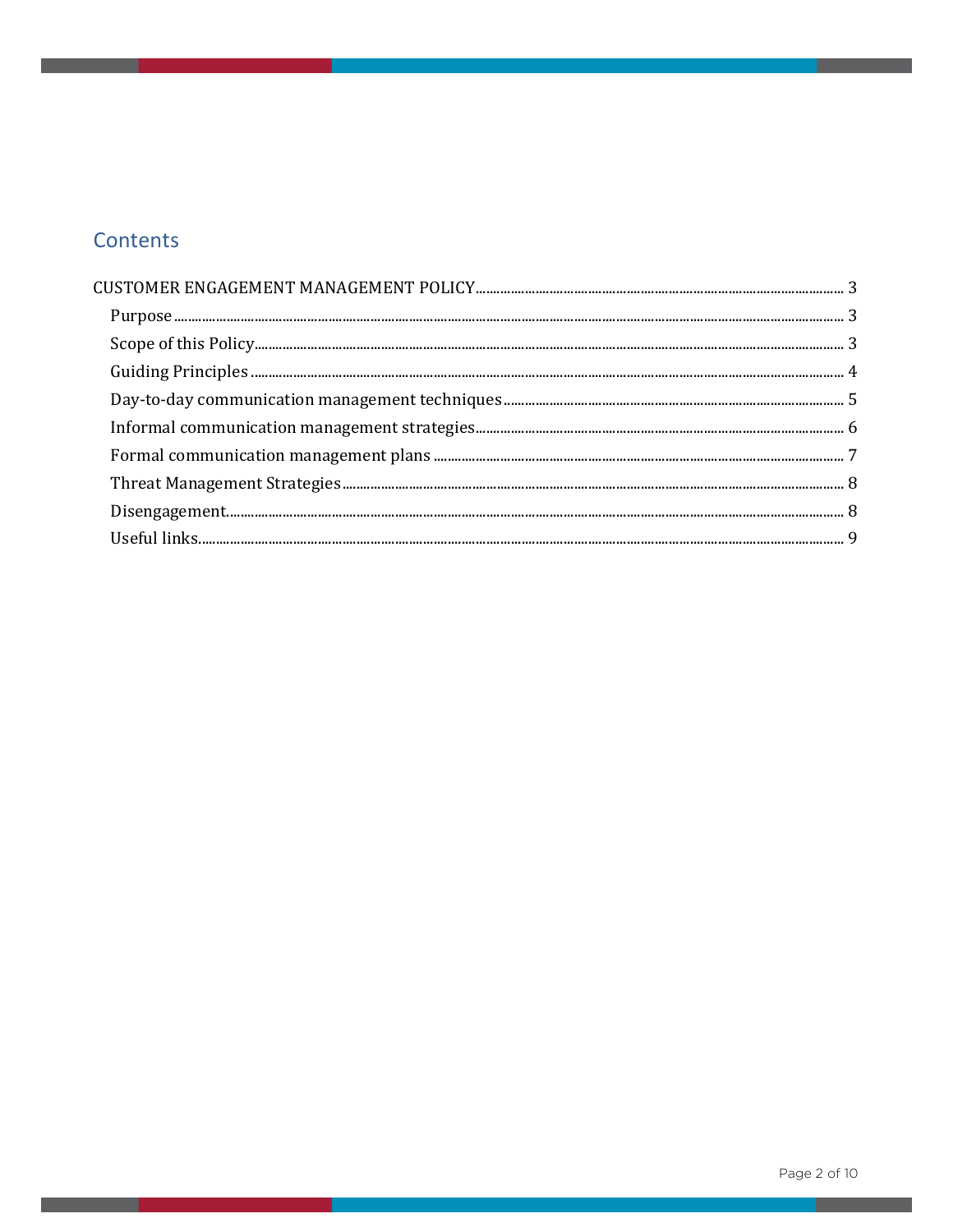## CUSTOMER ENGAGEMENT MANAGEMENT POLICY

## Purpose

The Queensland Building and Construction Commission (QBCC) strives to provide exceptional levels of customer service in the delivery of its statutory functions and services to the community.

The QBCC has adopted the Code of Conduct for the Queensland Public Service, which is based on the public sector ethics principles outlined in the Public Sector Ethics Act 1994. All QBCC staff are subject to the Code of Conduct and must uphold the highest standards of professionalism, integrity, honesty and customer service.

The QBCC also has an obligation to provide a safe and healthy workplace for its employees, and recognises that there is an element of risk when dealing with some customers. On rare occasions customers can behave in an abusive, aggressive, intimidatory or potentially violent way.

In this instance, the QBCC reserves the right to take appropriate action to manage a customer's impact on the wellbeing or safety of its staff or the organisation by considering imposing access restrictions or alternative service arrangements.

The Commissioner is committed to ensuring all staff who interact with members of the public are aware of their responsibilities and are adequately supported in the event of unreasonable behaviour. This policy aims to balance public accessibility to QBCC services and staff security.

## Scope of this Policy

The QBCC communicates with customers across a wide range of circumstances including telephone, email, written correspondence, and social media. The QBCC also engages face-to-face with our customers at our offices, on building sites or at various community meetings, educational functions and so forth.

As illustrated in the below diagram, QBCC staff employ a range of techniques and strategies to manage their interactions with customers, ranging from the day-to-day use of practical communication management techniques and informal communication strategies, to formal communication management plans and disengagement strategies.

These approaches and any required processes are described in more detail below.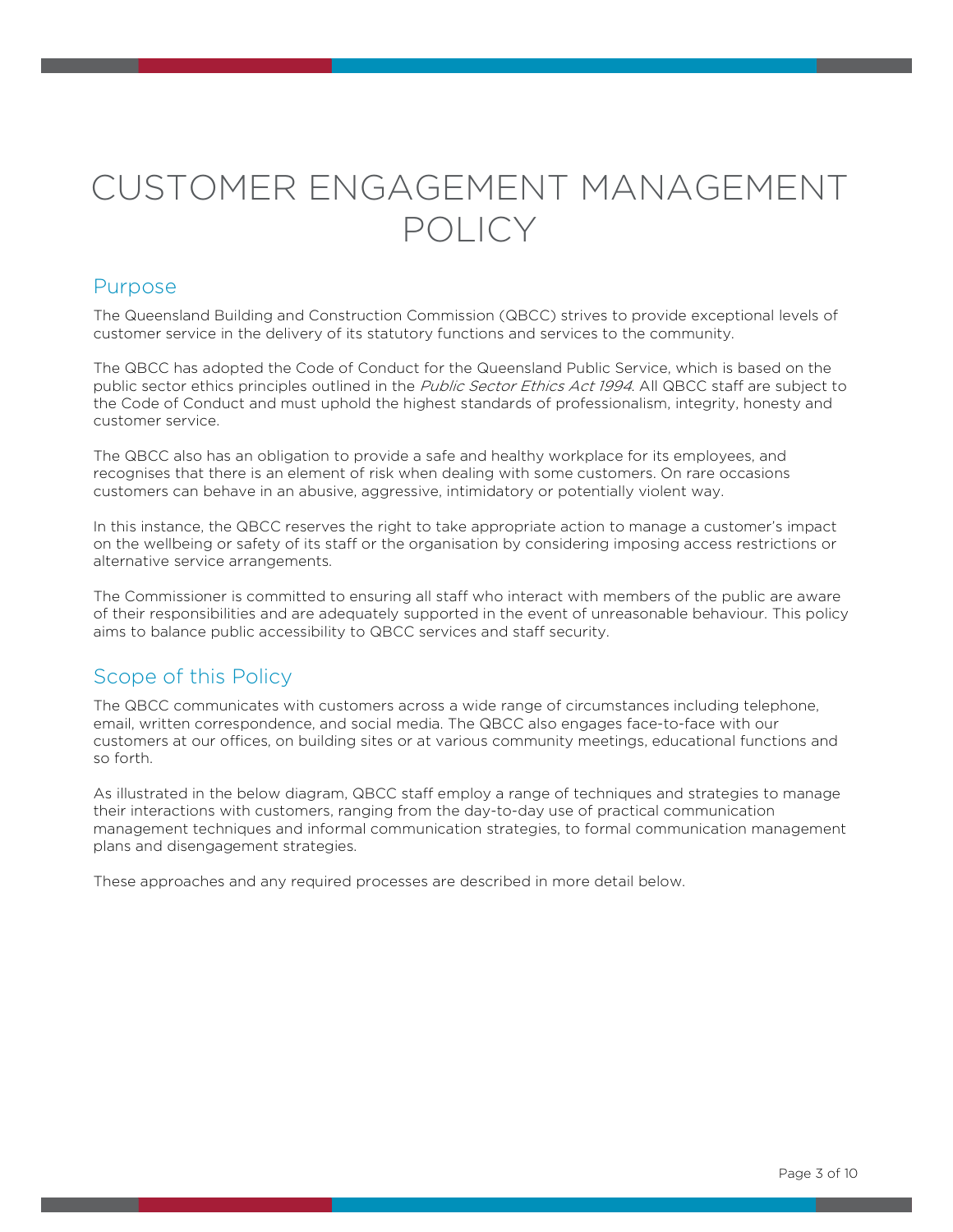

## Guiding Principles

#### Behavioural standards

All QBCC staff are subject to the Code of Conduct. QBCC staff are expected to behave in a courteous and respectful manner, deal with customers fairly and equitably, and communicate effectively.

Accordingly, the QBCC has a reasonable expectation that customers should treat QBCC staff with courtesy and respect.

#### Workplace Health & Safety

The QBCC is committed to ensuring, so far as is reasonably practicable, a safe and healthy working environment for its staff, and that the health and safety of visitors to QBCC workplaces is not affected by the way QBCC conducts its business. Staff safety and wellbeing are paramount when dealing with unreasonable customer conduct. The QBCC recognises that providing a safe and healthy working environment includes consideration of physical, psychological, biological and mechanical hazards and risks.

#### Right to Access

In the absence of very good reasons to the contrary, all customers have the right to access public services. The decision to restrict or change a customer's access to services because of their behaviour will only be made at a senior management level in accordance with this policy and the associated procedures.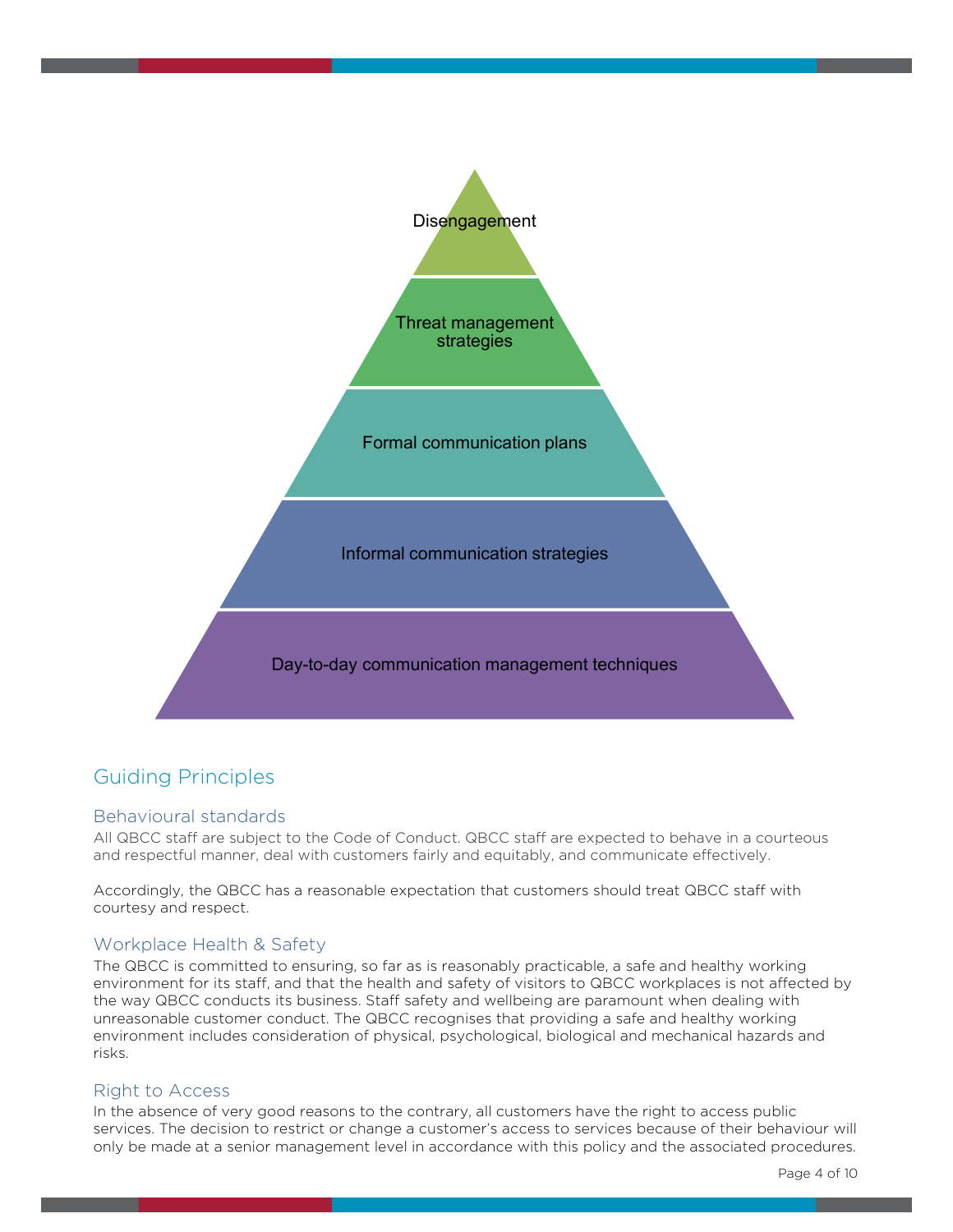The QBCC will explore the most appropriate access/contact restrictions or alternative servicing before deciding to withdraw face-to-face contact. Consideration must be given to the customer's communication challenges arising from disability, geographical location, language barriers or educational disadvantage to ensure appropriate action is taken.

#### Fairness and Equity

All complaints are considered on their merits and unreasonable conduct does not preclude there being a valid issue. A customer's complaint should be impartially investigated, and where there is unreasonable conduct associated with a complaint, the unreasonable conduct should have no impact on the investigation of a matter.

If a customer has had access or service restrictions imposed due to conduct issues in the past, these matters should have no bearing in relation to future dealings with the QBCC where the restrictions have been lifted.

#### Resourcing

QBCC deals with a high volume of work every day, across all its functions, and must allocate and prioritises resources accordingly. The substance of a complaint will determine the level of resources dedicated to it, not a customer's demands or behaviour.

#### **Training**

The QBCC Senior Leadership Team will ensure that relevant systems, policies and procedures are in place to manage unreasonable conduct, and that all staff who interact with unreasonable customers will receive training, guidance and direction about what management strategies could be implemented.

#### **Transparency**

QBCC staff are to make appropriate records addressing all actions taken following an incident involving threats, aggressive behaviour or violence. QBCC Managers are to ensure that the decision-making process leading up to the imposition of access restrictions or alternative service arrangements is transparent.

Customers who are the subject of access restrictions or alternative service arrangements are to be properly notified of the decisions made, and the review process available to them.

#### Monitoring

Appropriate monitoring/review mechanisms are to be implemented by the relevant managers to ensure consistency in the application of access restrictions and alternative service arrangements.

## Day-to-day communication management techniques

QBCC staff are empowered and encouraged to use practical techniques to manage their communications with customers so as to ensure, as far as possible, that interactions are positive and productive. Such techniques include (but are not limited to):

- Setting boundaries and managing expecations right from their first contact with a customer
- Setting reasonable parameters for when/how often the staff member will respond to a high number/frequency of contacts from a customer
- Promptly warning about, and explaining the consequences of, customers using inappropriate volume, tone or language
- Where customers do not reasonably cooperate with relevant processes, pausing progression of their case until they do
- Terminating or deferring unproductive or circular conversations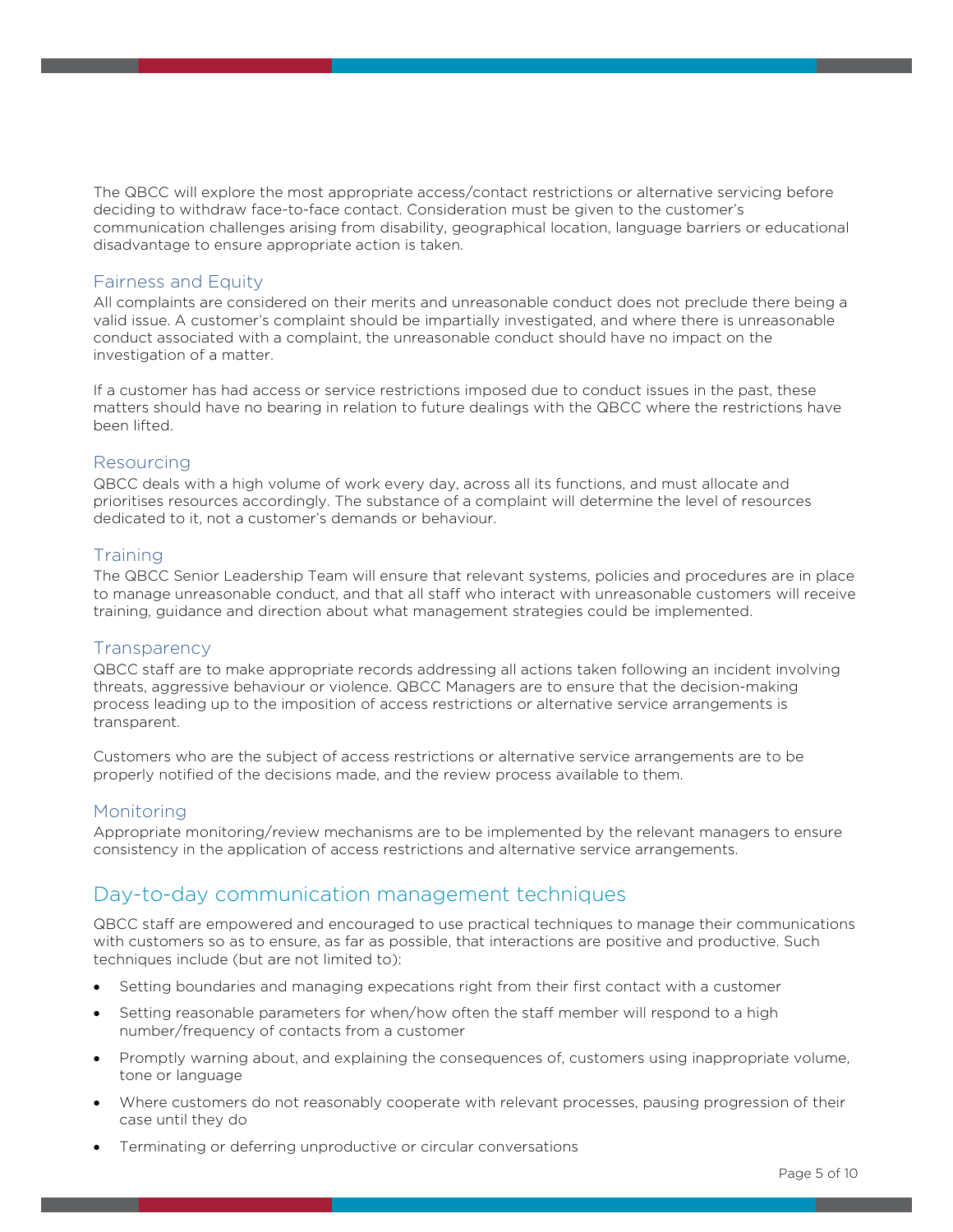- Asking customers to put their questions or concerns in writing
- Referring customers to their complaint and/or review avenues rather than continuing to debate issues
- Refusing to engage further with customers on particular issues once addressed and complaint and review avenies have been explained
- Responding to threats of suicide or self-harm in accordance with the Responding to People Threatening Suicide or Self-harm Procedure.

More information about appropriate communication management techniques can be found in the <u>Managing Unreasonable Complainant Conduct Practice Manual (2<sup>nd</sup> edition),</u>

Staff do not require specific authorisation to employ these techniques with particular customers.

However, staff are expected to ensure that proper records are made of conversations, particularly where the conversation has not been audio-recorded. The more difficult the conversation is, the more detail that should be included in the record of the conversation.

Customers who are unhappy with the way that a QBCC staff member has managed their contacts can lodge a complaint through QBCC's complaint management system (details provided below).

QBCC staff should readily advise customers of their complaint avenues (and make records of this), and should forward any written complaints that they receive directly to the Integrity and Complaints Branch.

## Informal communication management strategies

Where day-to-day communication management techniques prove insufficient to maintain positive and productive interactions with customers, QBCC staff should consult with their line managers about implementing further informal communication management strategies. Such strategies may include:

- The manager writing to the customer to reinforce the staff member's communication management techniques
- Suspending action on a matter until the customer commits to courteous communication
- Refusing to send a staff member to inspect a property, and/or refusing to conduct an inspection in a customer's presence, and inviting the customer to provide relevant evidence and information through alternate means
- Requesting a customer to restrict their contacts to a particular method (eg only in writing, or not in person etc)
- Requesting a customer to work directly with a single point of contact
- Advising the customer of the consequences of non-cooperation
- Reiterating advice concerning the customer's avenues for complaint and review, and confirming that staff will not engage further on particular issues that have already been addressed.

More information about appropriate communication management techniques can be found in the <u>Managing Unreasonable Complainant Conduct Practice Manual (2<sup>nd</sup> edition),</u>

Managers do not require specific authorisation to implement these informal strategies with particular customers. As a general rule, the implementation of such strategies should be communicated, or at least confirmed, in writing.

#### Complaints and review

Customers who are unhappy with the implementation of such informal communication management strategies can lodge a complaint through QBCC's complaint management system (details provided below).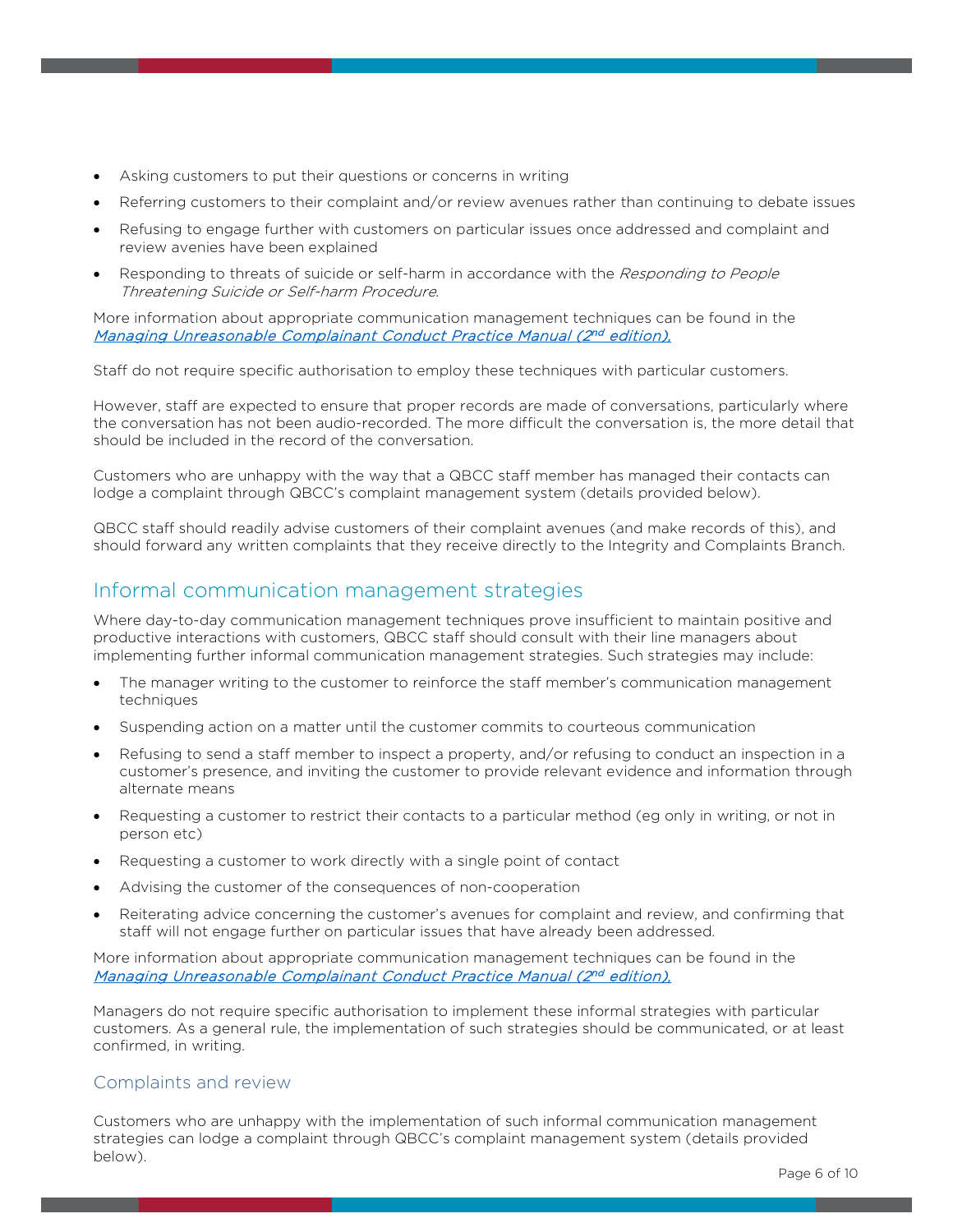QBCC staff should readily advise customers of their complaint avenues (and make records of this), and should forward any written complaints that they receive directly to the Integrity and Complaints Branch.

## Formal communication management plans

Where informal communication management strategies prove insufficient to maintain positive and productive interactions with customers, team managers may seek approval to implement a formal communication management plan.

A formal communication management plan is not required in all circumstances where informal communication management strategies have proven insufficient to maintain positive and productive interactions with customers. Some unproductive behaviours carry their own natural consequences. For example, an unreasonable failure to cooperate with a decision-making process may lead to an application being treated as withdrawn, or refused.

A formal communication management plan typically involves an enforceable restriction on how, when or with whom a customer can communicate with QBCC, for example, a direction:

- Not to attend QBCC premises in person
- Not to further contact specific QBCC staff members
- To only contact specific QBCC staff members
- To only contact QBCC in a specified manner (eg in writing)
- To only contact QBCC through an authorised intermediary or representative.

Managers wishing to implement a formal communication management plan are strongly encouraged to consult with the Integrity and Complaints Branch at an early stage in the process.

Before seeking approval to implement a formal communication management plan, team leaders must be satisfied, on the basis of the information available at that time, that:

- the behaviour is unreasonable, ie poses a risk to the health, safety, equity or resources of QBCC, its staff, or one of the other parties involved in the case
- all alternative strategies have been, or are likely to be, ineffective in managing the risk
- all relevant factors have been considered including information known to QBCC about the person's personal circumstances and the impact of limiting communication on the person
- the limits on communication are proportionate to the level of risk posed by the behaviour
- the limits on communication are consistent with our obligations under the *Queensland Building and* Construction Commission Act 1991, the Anti-Discrimination Act 1991 , and the Human Rights Act 2019, and
- If the proposed restrictions will adversely affect the person's human rights, that the limits are reasonable and demonstrably justified under Part 2, section 13 of the Human Rights Act 2019

In most cases, a customer should be given fair warning that implementing a formal communication management strategy is being considered, and an opportunity to change their behaviour, before a formal communication strategy is implemented.

#### Implementing a formal communication plan

A formal communication management plan must be:

- Approved by an SES-level officer (typically the relevant SLT member)
- Communicated in writing to the customer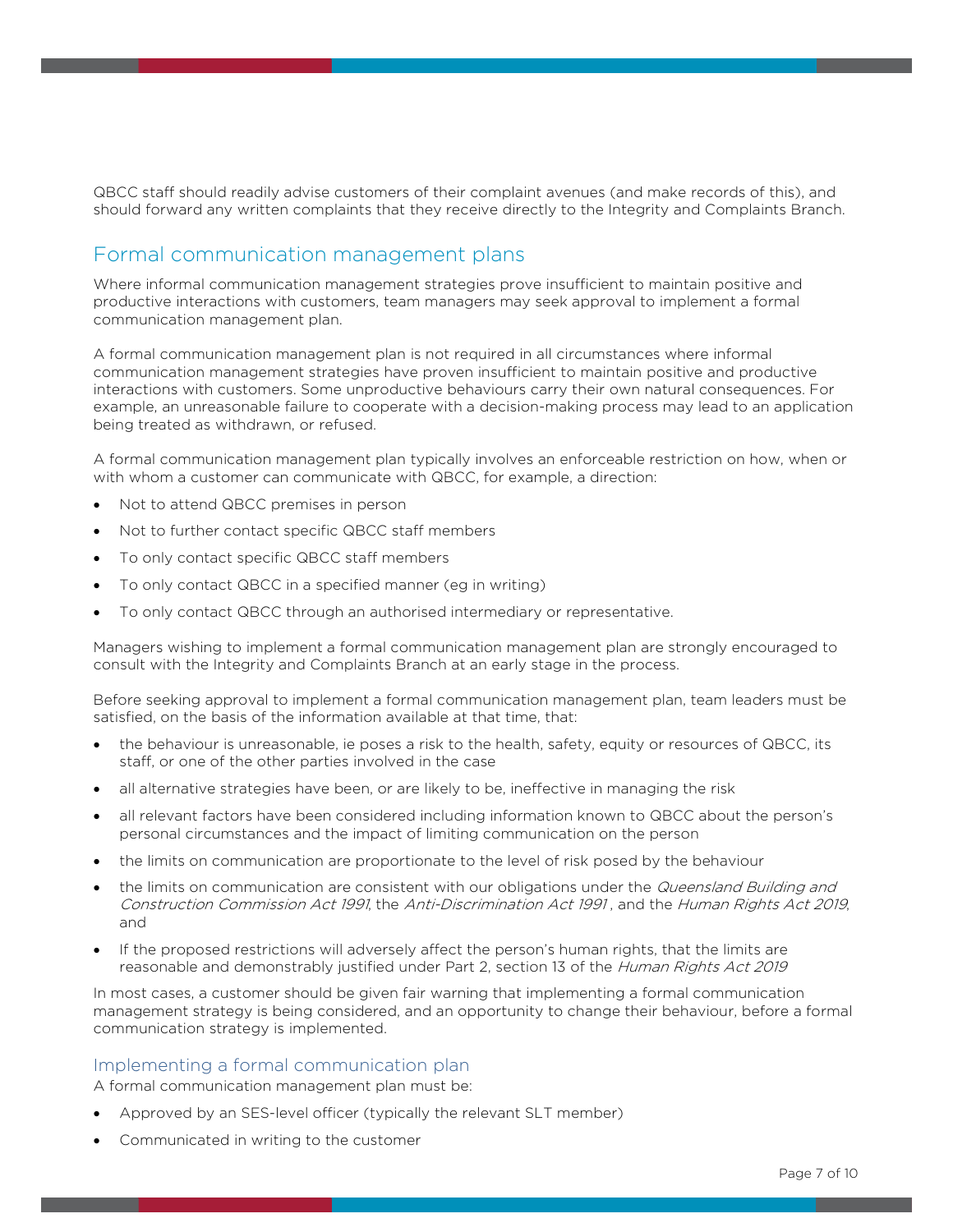- Stated to last for a defined or definable period of time (eg until a decision on an application is made)
- Accompanied by information about the customer's complaint and review rights.

#### Complaints and Review

Customers who are unhappy with a decision to implement a formal communication management strategy may apply to have the decision reviewed. Requests for review should ordinarily be made in writing, and must set out the grounds on which the customer believes the strategy to be unreasonable or unfair.

Customers should address their requests for review to:

The Manager, Integrity and Complaints Branch Queensland Building and Construction Commission GPO Box 5099 BRISBANE QLD 4001

Email: Integrity@qbcc.qld.gov.au

QBCC can also review a formal communication management strategy at any time, on its own initiative.

Reviews will be conducted by an officer at least as senior as the SES officer who approved the strategy. The outcome of the review will be communicated to the customer in writing.

Formal communication management plans should not be formulated, or implemented, in ways that unreasonably restrict a customer's ability to access QBCC's complaints management system. However, the Integrity and Complaints Branch will typically then implement complementary informal or formal communication management strategies.

## Threat Management Strategies

While it is understandable that customers may at times be upset and angry, the QBCC will not tolerate abuse or threats, or physical aggression towards its staff, and will take appropriate action if this occurs. Appropriate strategies include:

- Immediately terminating face-to-face interactions or telephone calls
- Directing a customer to leave QBCC premises, and calling the police if the person refuses to do so
- Reporting all threatened, attempted or actual applications of physical force to a QBCC staff member (or another customer) to the police
- Reporting any use of a carriage service to menace, harass or offend to the police
- Applying to a court for a Peace and Good Behaviour Order.

All staff are empowered to employ such strategies as necessary. In all cases (with the exception of simply terminating a telephone call), a WHS incident form must be completed. Ordinarily, implementing a formal communication management plan should also then be considered (if one is not already in place), or reviewed (if one is already in place).

Threats by customers of suicide or self-harm should be responded to in accordance with the Responding to People Threatening Suicide or Self-harm Procedure. In such cases, consideration should also be given to whether a formal communication management plan should be implemented or reviewed.

## Disengagement

In extreme situations, the QBCC may choose to disengage with a customer, for example where the customer:

is consistently abusive, harasses or stalks a staff member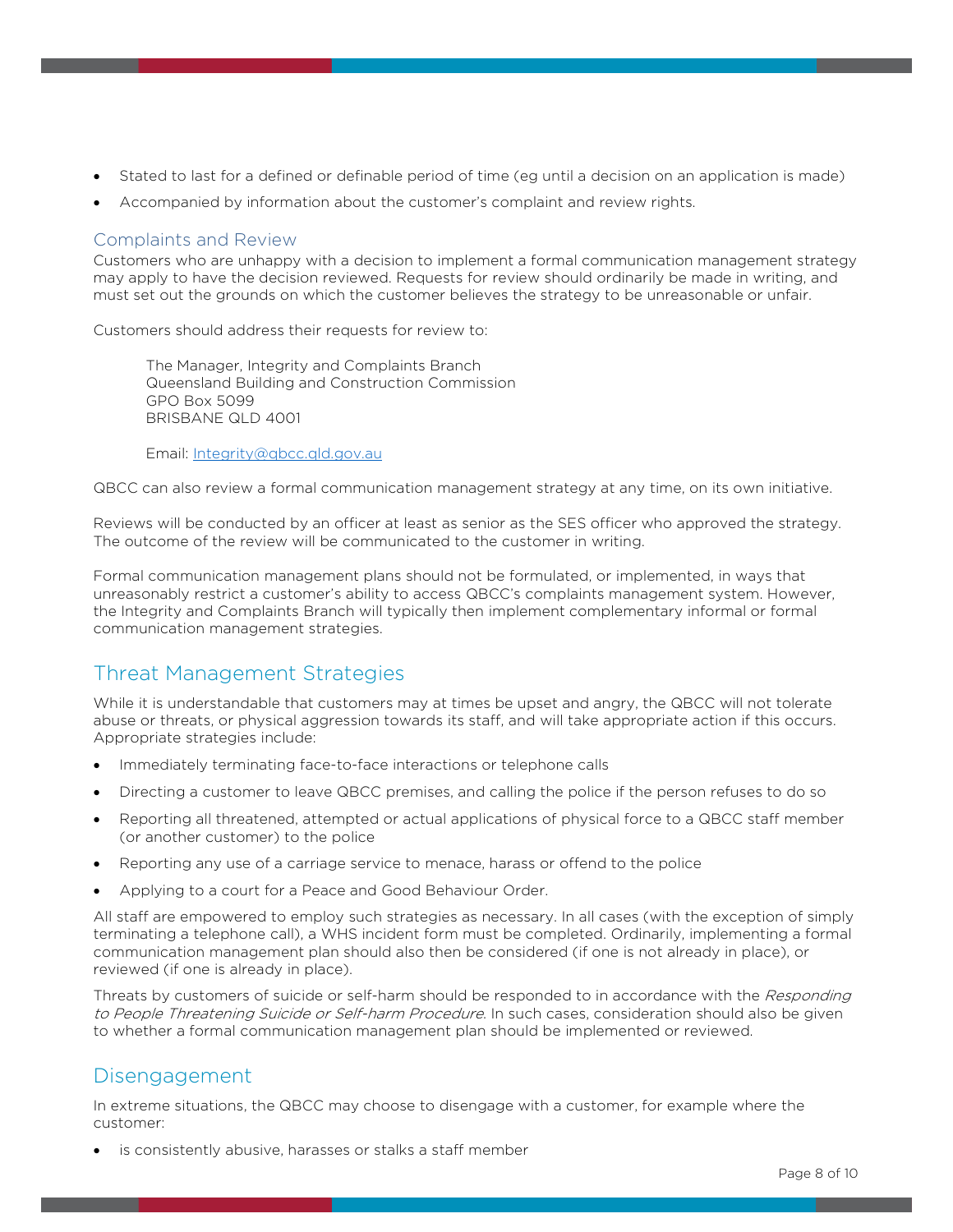- is physically violent or causes property damage while on QBCC premises
- makes threats to staff or other members of the public while on QBCC premises
- produces a weapon or makes bomb threats
- entraps a QBCC staff member in their home or at a building site or is otherwise violent during a site visit
- engages in conduct that is otherwise unlawful.

The decision to disengage with a customer is made by the Commissioner, who will communicate their decision and reasons in writing.

Customers have the right to complain to the Queensland Ombudsman about a disengagement decision, and information about this should be included in the notice of decision.

## Useful links

#### **Managing Unreasonable Conduct – Fact Sheet -**

https://qbcc.sharepoint.com/policies/Documents0/Unreasonable%20conduct%20fact%20sheet.pdf #search=unreasonable%20conduct

#### **Proposed Management Strategy – Unreasonable Conduct Form -**

https://qbcc.sharepoint.com/policies/Documents0/Proposed%20Management%20Strategy%20- %20Unreasonable%20Conduct%20Form.pdf#search=unreasonable%20conduct

**Unreasonable Conduct and Disengagement Process and Procedure – Fact Sheet-**

https://qbcc.sharepoint.com/policies/Documents0/Managing%20Unreasonable%20Conduct%20Pro cess%20Procedure.pdf#search=unreasonable%20conduct

| Authority          | Commissioner     |
|--------------------|------------------|
| Date               | 9 April 2020     |
| Version            | 2.0              |
| <b>Review Date</b> | 31 December 2022 |